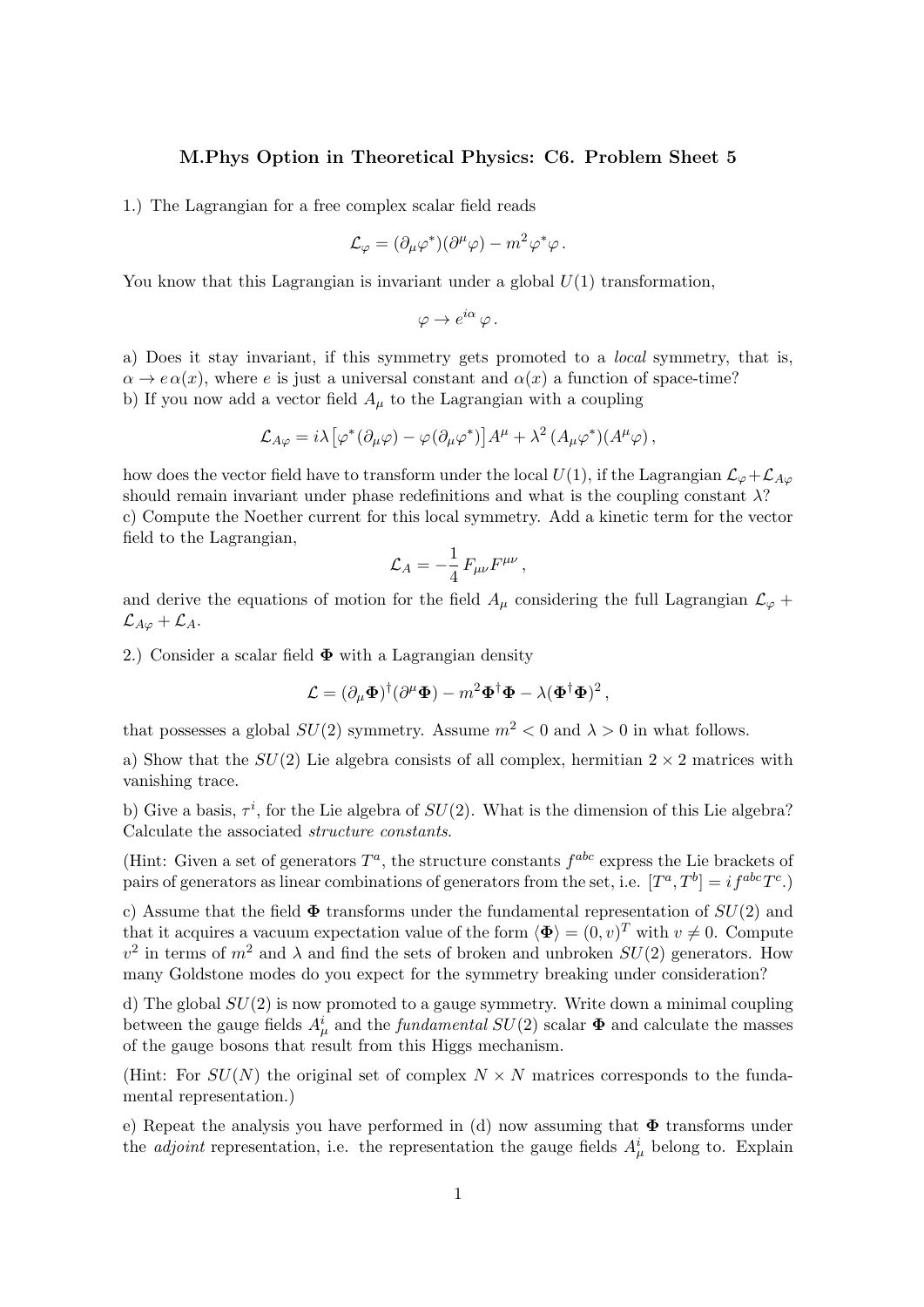briefly similarities and differences between this model of electroweak symmetry breaking and the one actually present in the Standard Model of particle physics.

(Hint: In the adjoint representation the generators are given by  $(T^a)^{bc} = -i f^{abc}$ .)

3.) Consider a complex scalar field  $\varphi$  transforming as  $\varphi(x) \to e^{i\alpha(x)} \varphi(x) = V(x) \varphi(x)$  under a local  $U(1)$  symmetry. Any field theory should contain a kinetic term of the form  $(\partial_\mu \varphi^*)(\partial^\mu \varphi)$ , where the derivative of  $\varphi$  in the direction  $n^\mu$  is defined by the limiting procedure

$$
n^{\mu} \partial_{\mu} \varphi(x) = \lim_{\epsilon \to 0} \frac{1}{\epsilon} \left[ \varphi(x + \epsilon n) - \varphi(x) \right] .
$$

a) Why is the above definition of the derivative impractical in the presence of the  $U(1)$ gauge symmetry? Try to construct a sensible derivative, the *covariant derivative*  $D_{\mu}$ , by introducing a *comparator*  $U(y, x)$  with the following properties:  $U(y, x)$  is identical to 1 for zero separation and required to be a pure phase  $U(y, x) = \exp(i\phi(y, x))$ . It transforms as

$$
U(y,x) = V(y)U(y,x)V^*(x) ,
$$

under the  $U(1)$  symmetry.

b) By considering infinitesimal separated points find an explicit expression for  $D_{\mu}$  involving a gauge connection (or field)  $A_\mu(x)$ . How do  $A_\mu$  and  $D_\mu\varphi$  transform under infinitesimal  $U(1)$  transformations? Write down a gauge-invariant kinetic term for  $\varphi$ .

c) To complete the construction of a locally invariant Lagrangian, we must also find a kinetic term for the gauge field  $A_\mu$ . Such a term can, for example, be found by considering comparisons around a small square in space-time in the  $(1, 2)$  plane, namely

$$
\mathbf{U}(x) = U(x, x + \epsilon \hat{2})U(x + \epsilon \hat{2}, x + \epsilon \hat{1} + \epsilon \hat{2})U(x + \epsilon \hat{1} + \epsilon \hat{2}, x + \epsilon \hat{1})U(x + \epsilon \hat{1}, x).
$$

Here 1 and 2 denote unit vectors in the 1- and 2-direction, respectively. How does  $U(x)$ transform under the  $U(1)$  symmetry? By expanding  $U(x)$  to second power in  $\epsilon$ , show that  $\partial_1 A_2 - \partial_2 A_1$  or more generically

$$
F_{\mu\nu} = \partial_{\mu}A_{\nu} - \partial_{\nu}A_{\mu} ,
$$

is locally gauge invariant. What is the gauge-invariant kinetic term associated to  $A_\mu$ ?

(Hint: To complete this step use that  $U(x + \epsilon n, x) = \exp(-i\epsilon n^{\mu} A_{\mu}(x + \epsilon n/2) + \mathcal{O}(\epsilon^3))$ after verifying that this result is correct.)

d) How does  $[D_\mu, D_\nu] \varphi$  transform under the  $U(1)$  symmetry? Find a connection between the commutator  $[D_\mu, D_\nu]$  and the field-strength tensor  $F_{\mu\nu}$ .

e) Try to generalise the results of a), b), c) and d) to the case where the field  $\varphi$  transforms under a local SU(2) symmetry, that is,  $\varphi(x) \to e^{i\alpha^i(x)\tau_i}\varphi(x) = V(x)\varphi(x)$  with  $\tau_i = \sigma_i/2$ and  $\sigma_i$  the usual Pauli matrices ( $i = 1, 2, 3$ ). Comment on similarities and differences in the derivations and final results.

4.) Consider three real, free scalar fields  $\phi_a$  with the same mass m and Lagrangian density  $\mathcal{L}=\frac{1}{2}$  $\frac{1}{2}\sum_{a=1}^{3} (\partial_{\mu}\phi_{a}\partial^{\mu}\phi_{a} - m^{2}\phi_{a}^{2}).$ 

a) Show that this theory has an  $SO(3)$  symmetry and derive the Noether currents and charges associated to this symmetry.